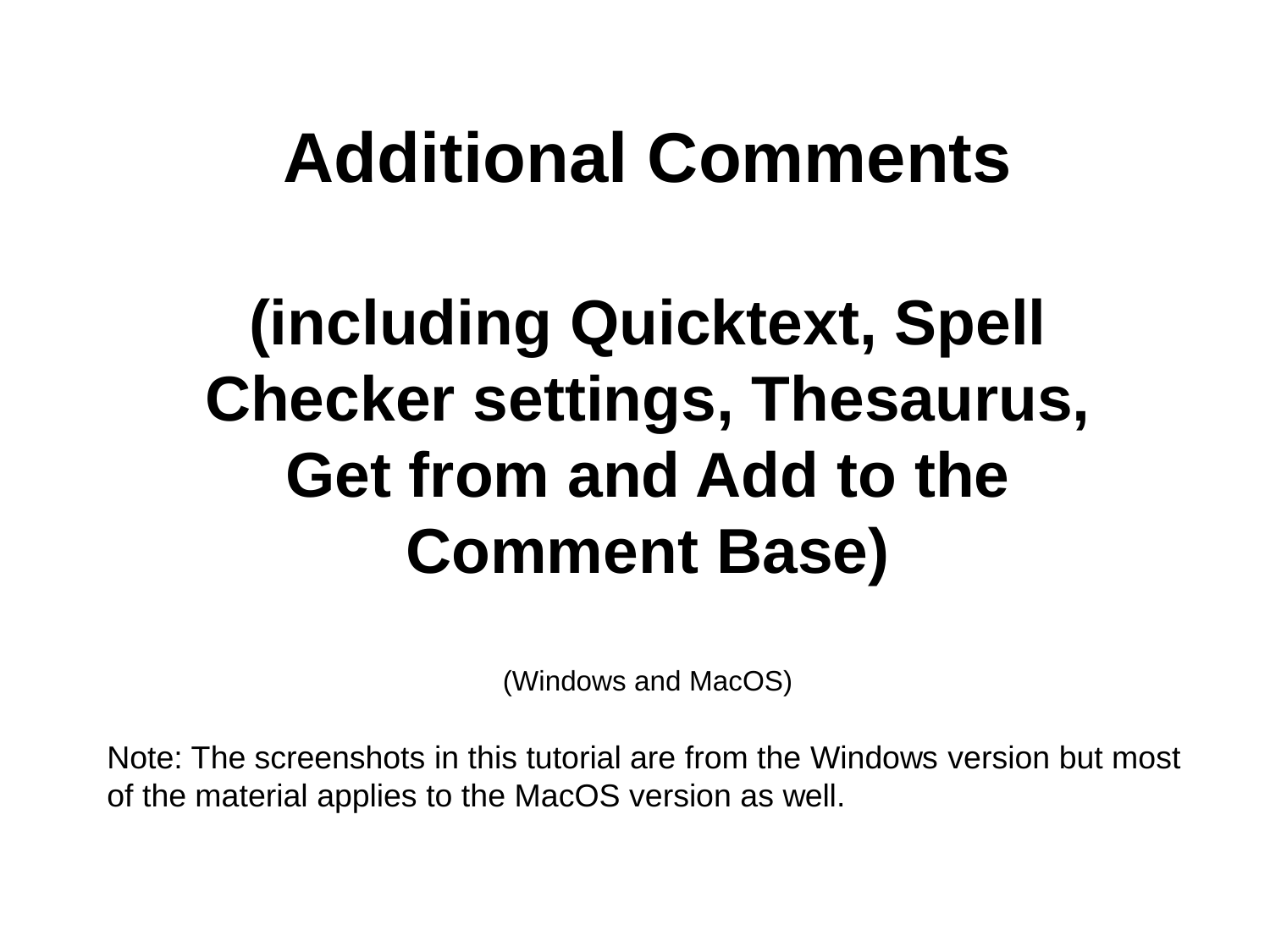### In a student's file, click on the **Additional Comments** menu item.

| 4 SilhouetteELAR4 - Stu<br>Student List * Additional Comments Alternate Text Utilities Clear Checks Tools View or Print Report Save Report Save Report, then Exit Exit |                   | keport - Interim Report 1: Jian Onesample                              |                                                          |                   |                                                    |                                                              |             | × |
|------------------------------------------------------------------------------------------------------------------------------------------------------------------------|-------------------|------------------------------------------------------------------------|----------------------------------------------------------|-------------------|----------------------------------------------------|--------------------------------------------------------------|-------------|---|
|                                                                                                                                                                        |                   |                                                                        |                                                          |                   |                                                    |                                                              |             |   |
| Jian Onesample<br>$\leq$ 1<br>$\geq$                                                                                                                                   |                   |                                                                        |                                                          |                   |                                                    |                                                              |             |   |
| C Continued ELL support is needed                                                                                                                                      |                   | Support: times per week-                                               |                                                          |                   |                                                    |                                                              |             |   |
|                                                                                                                                                                        |                   | ELL Centre: $ 5 $ $\blacktriangleright$ $\blacktriangleright$          | $\ln$ -Class: 0 $\rightarrow$                            | Consultation: 2 - | Classroom teacher: P Findlay                       | $\blacktriangledown$                                         | Division: 2 |   |
| C No further ELL support is needed                                                                                                                                     |                   |                                                                        |                                                          |                   |                                                    |                                                              |             |   |
| <b>Beginning</b>                                                                                                                                                       | Developing        |                                                                        | <b>Expanding</b>                                         |                   | Consolidating                                      | <b>Bridging</b>                                              |             | ۸ |
| Oral Language                                                                                                                                                          |                   |                                                                        |                                                          |                   |                                                    |                                                              |             |   |
|                                                                                                                                                                        |                   |                                                                        |                                                          |                   |                                                    |                                                              |             |   |
| <b>Goal: to understand and</b>                                                                                                                                         |                   |                                                                        |                                                          |                   |                                                    |                                                              |             |   |
| respond to simple statements                                                                                                                                           |                   | Goal: to participate in a<br>conversation on everyday                  | Goal: to participate in a<br>conversation about familiar |                   | Goal: to participate in<br>conversations with some | Goal: to speak fluently and<br>accurately on a wide range of |             |   |
| and questions in familiar                                                                                                                                              |                   | topics using simple structures.                                        | topics and some academic                                 |                   | opinions and details on a range                    | academic topics.                                             |             |   |
| situations.                                                                                                                                                            |                   |                                                                        | topics.                                                  |                   | of academic topics.                                |                                                              |             |   |
| understands short, simple                                                                                                                                              |                   | understands and uses routine<br>v                                      | understands familiar phrases                             |                   | understands some complex                           | understands complex phrases                                  |             |   |
| sentences on familiar topics                                                                                                                                           | classroom phrases |                                                                        | and academic tasks                                       |                   | multi-step tasks and academic                      | and grade level academic                                     |             |   |
|                                                                                                                                                                        |                   |                                                                        |                                                          |                   | language                                           | content                                                      |             |   |
| knows some common words                                                                                                                                                |                   | expresses a variety of words<br> ⊽<br>about ealf family and interests. | describes/speaks about<br>sesdamie contant ucina como.   |                   | describes/speaks about                             | expresses a wide range of<br>convergedianal and academic.    |             |   |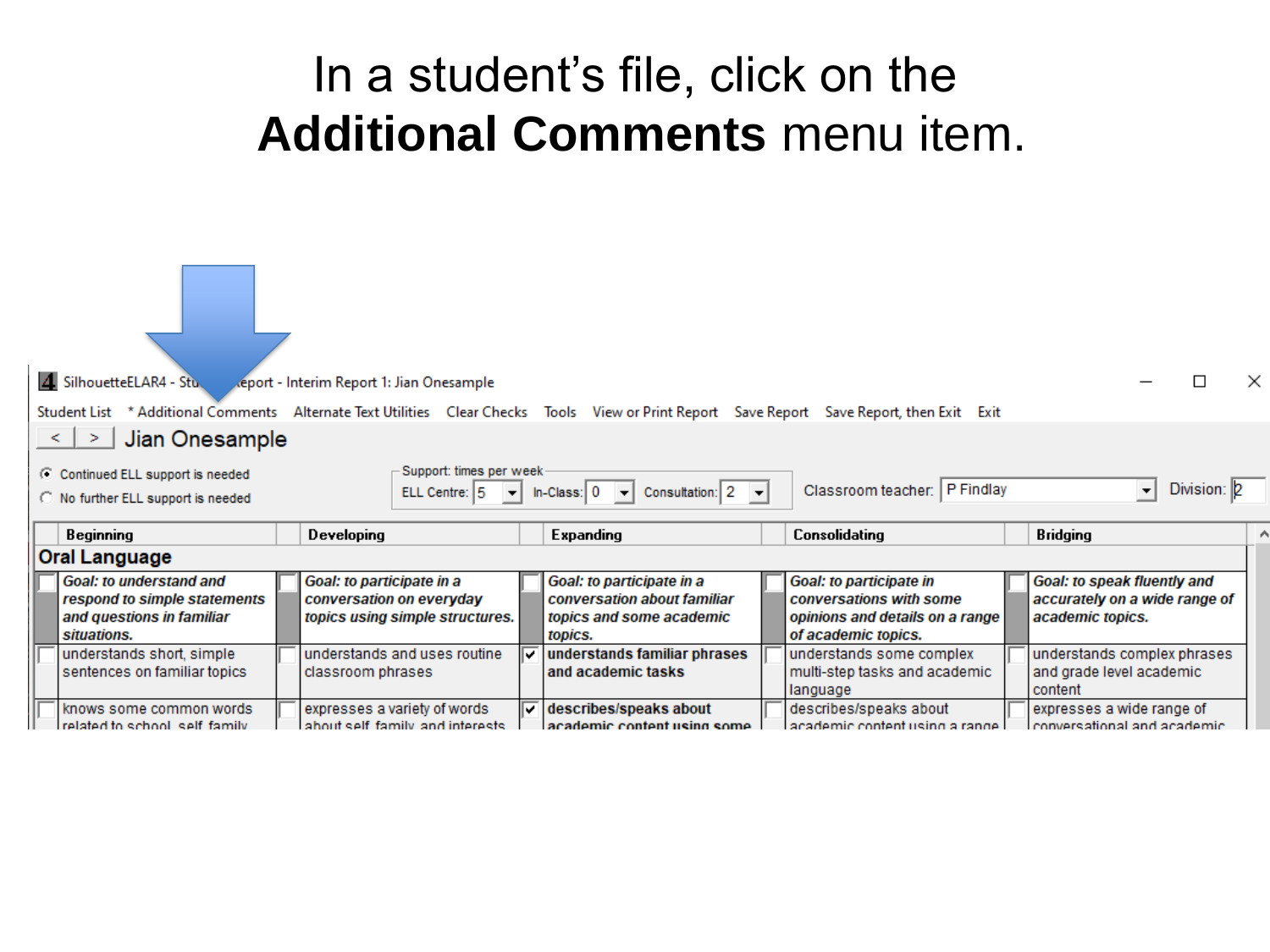In the Additional Comments window, you can enter text:

- 1. by typing text in the window
- 2. by selecting Quicktext from the dropdown list
- 3. by using **Get text from a Comment Base**

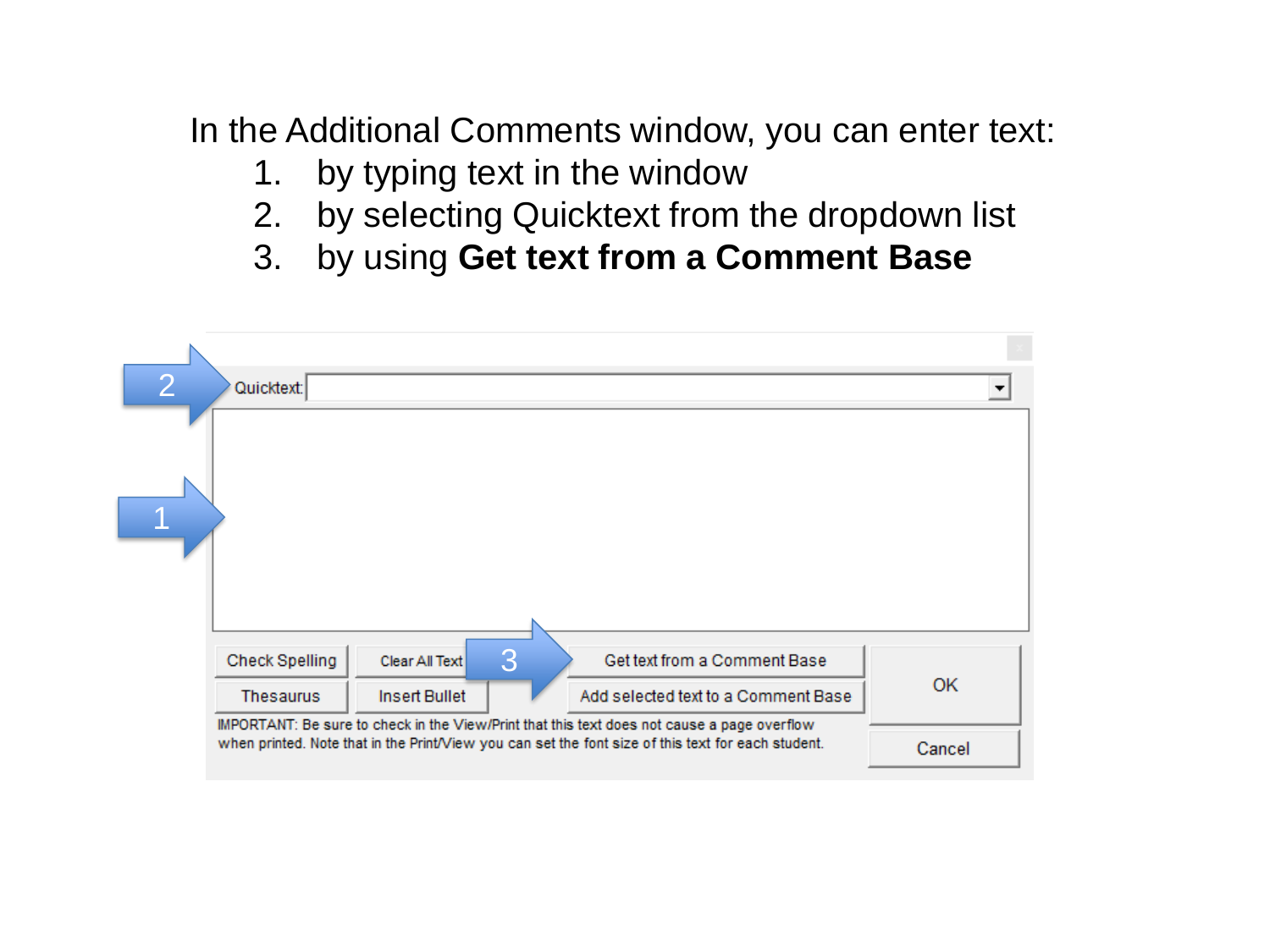The **Quicktext** dropdown offers single sentences that, when selected are added to the end of your current writing. Note that the student's name is automatically included in the text.

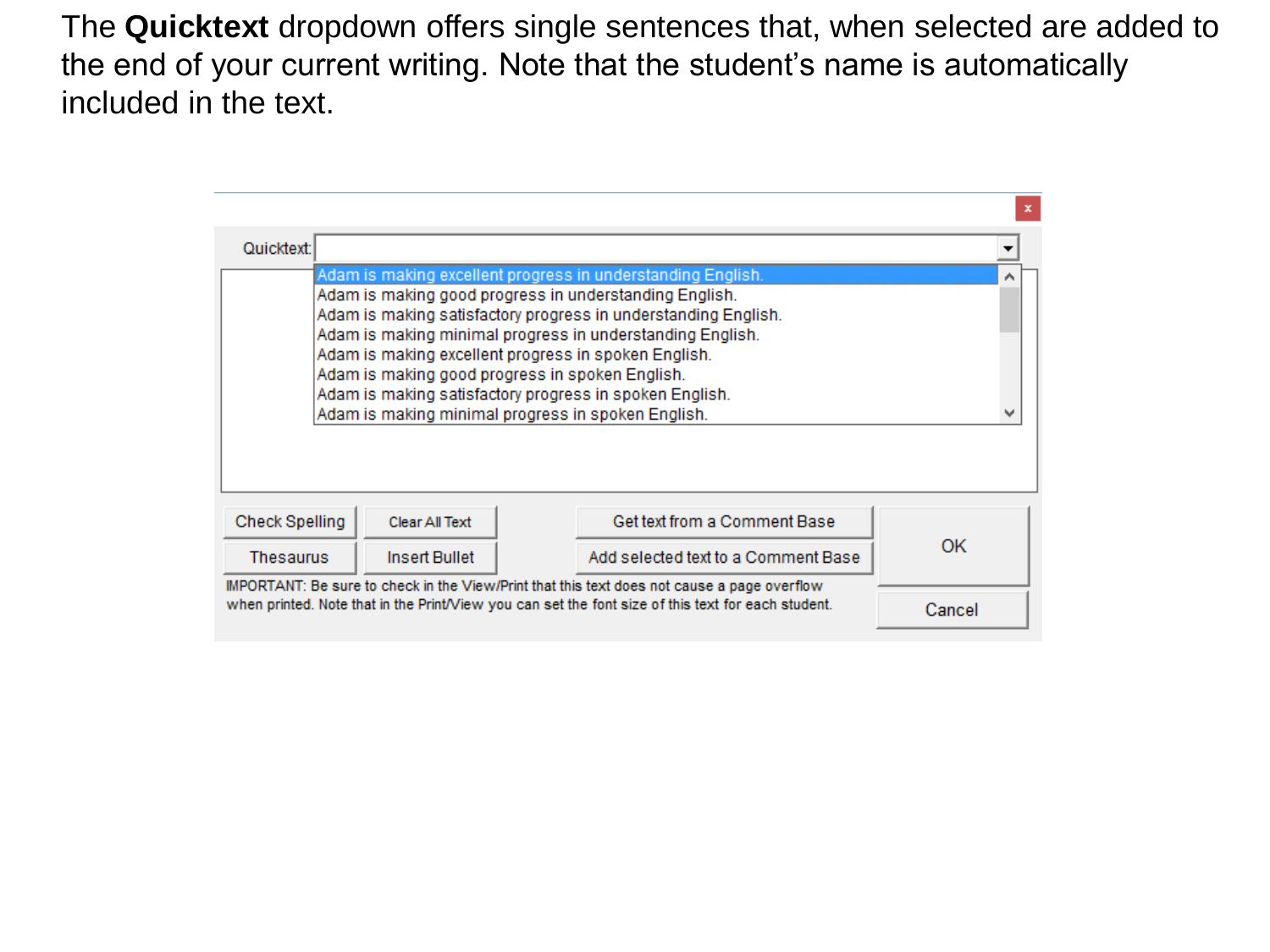In this example, the user has just clicked on the quicktext, "Adam is making good progress in reading English." It has been inserted at the end of the paragraph.

|                                                                                                                                                                                                   |                | Quicktext: Adam is making good progress in reading English.                                                                                                                  |     |
|---------------------------------------------------------------------------------------------------------------------------------------------------------------------------------------------------|----------------|------------------------------------------------------------------------------------------------------------------------------------------------------------------------------|-----|
|                                                                                                                                                                                                   |                | Adam is making satisfactory progress in understanding English. He pays attention in<br>class and uses his time efficiently. Adam is making good progress in reading English. |     |
| <b>Check Spelling</b>                                                                                                                                                                             | Clear All Text | Get text from a Comment Base                                                                                                                                                 |     |
| <b>Thesaurus</b>                                                                                                                                                                                  | Insert Bullet  | Add selected text to a Comment Base                                                                                                                                          | 0K. |
| IMPORTANT: Be sure to check in the View/Print that this text does not cause a page overflow<br>when printed. Note that in the Print/View you can set the font size of this text for each student. | Cancel         |                                                                                                                                                                              |     |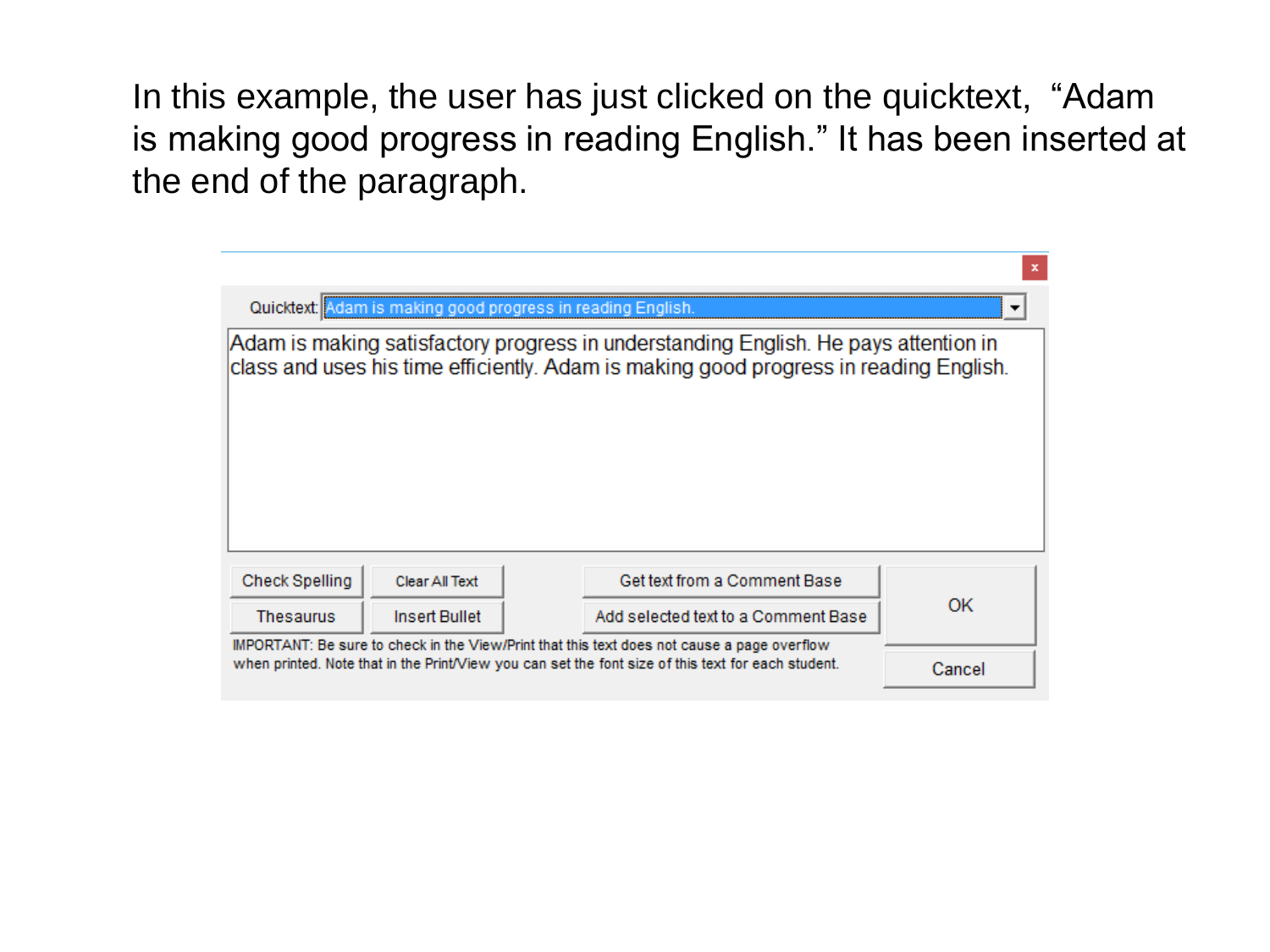To edit the quicktext, click on **Utilities** on the opening window of SilhouetteELAR4, and then on **Edit ELAR Additional Comments Quicktext**.

Any of the lines may be edited. Be sure to use the standard special text inserts (e.g. [name], his/her, He/She) so that the correct names and pronouns are displayed.

|                                                | $\times$<br>Size                                                                                                                                          | 园        |
|------------------------------------------------|-----------------------------------------------------------------------------------------------------------------------------------------------------------|----------|
|                                                |                                                                                                                                                           |          |
|                                                | <b>Edit Additional Comments Quicktext</b>                                                                                                                 | $\times$ |
| SilhouetteELAR - Utilities                     | Click on text to be edited. It will be copied into the edit box below. When edit is done, click on OK. When all edits<br>are done, click on Save Changes. |          |
| SilhouetteELAR Password                        | [name] is making excellent progress in written English.                                                                                                   |          |
| Special Network Folder                         | [name] is making good progress in written English.<br>[name] is making satisfactory progress in written English.                                          |          |
|                                                | [name] is making minimal progress in written English.<br>[name] is making excellent progress in reading English.                                          |          |
| Add this folder to dropdowns                   | [name] is making good progress in reading English.<br>[name] is making satisfactory progress in reading English.                                          |          |
| <b>Edit ELAR Additional Comments Quicktext</b> | [name] is making minimal progress in reading English.<br>blank - The last four lines are left blank                                                       |          |
| Edit Spell Checker Settings                    | blank - edit these comments in SilhouetteResource Utiltiites<br>blank -                                                                                   |          |
| <b>▽ Passive Spellcheck ON</b>                 | blank -                                                                                                                                                   |          |
| Backup Folder Settings                         |                                                                                                                                                           |          |
| $\nabla$ create backups of class folders       |                                                                                                                                                           |          |
| Exit                                           | Save Changes                                                                                                                                              | Exit     |
|                                                | Email SIIELARHelp@quetsoftware.ca                                                                                                                         |          |
|                                                | Quit                                                                                                                                                      |          |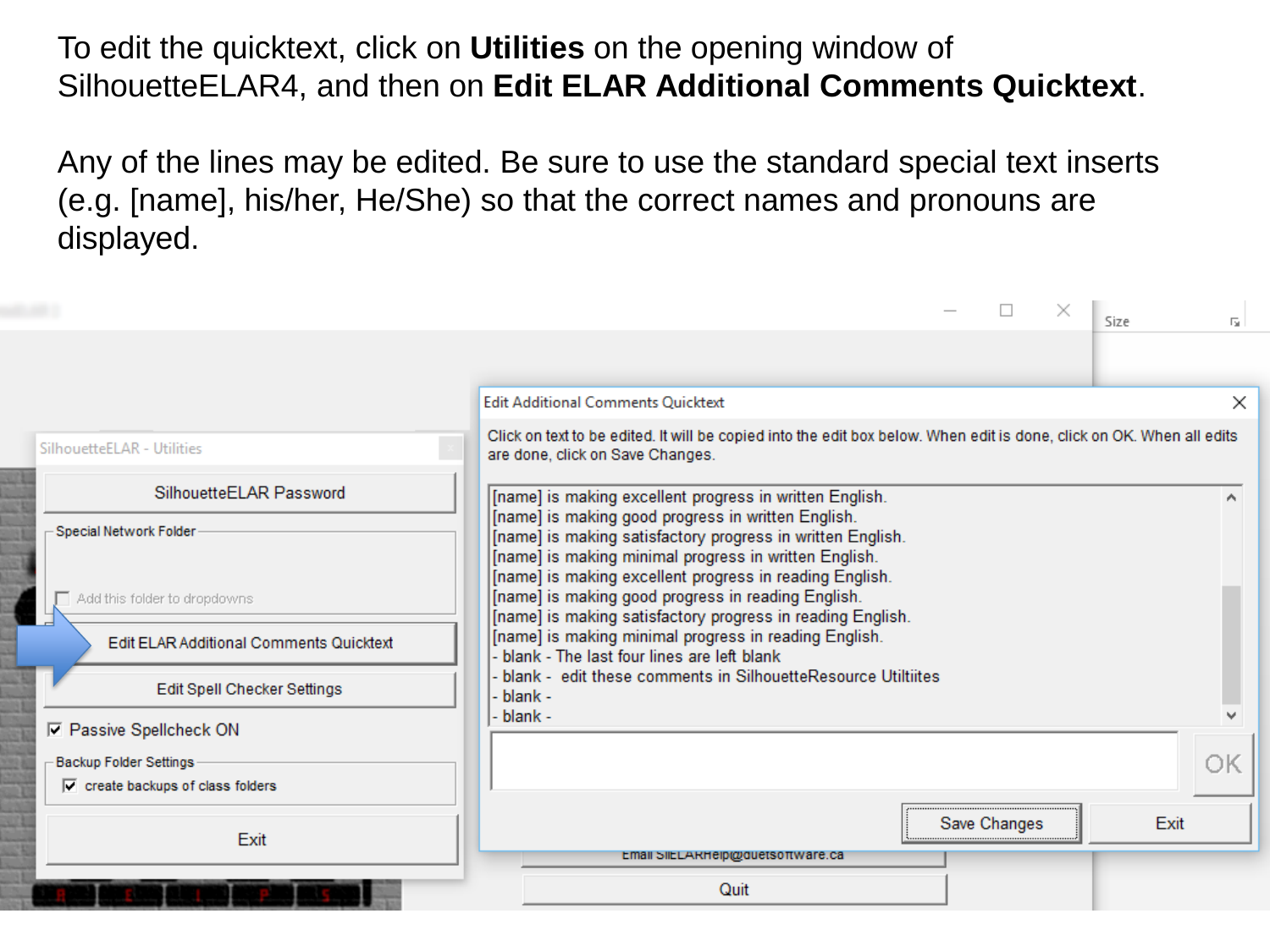| <b>Check Spelling</b>                                                                        | Clear All Text | <b>Get text from a Comment Base</b> |  |
|----------------------------------------------------------------------------------------------|----------------|-------------------------------------|--|
| Thesaurus                                                                                    | Insert Bullet  | Add selected text to a Comment Base |  |
| IMDODTANT: Release to check in the View/Drint that this text does not cause a nege overflow. |                |                                     |  |

If you have a Comment Base with at least one topic with at least one piece of text in that topic, you can use **Get text from a Comment Base** to copy it into your **Additional Comments**. Just follow the instructions on screen.

|                                                                            | Add multiple comments from a comment base |                           |
|----------------------------------------------------------------------------|-------------------------------------------|---------------------------|
| 1. Select path: C:\ProgramData\SilhouetteELAR\Comments                     |                                           |                           |
| 2. Select Comment Base                                                     | 3. Select Topic/Subject                   |                           |
| Jones ELAR comments                                                        | Reading                                   |                           |
|                                                                            |                                           | Exit                      |
| Click comments in order. You may edit selected comments in edit box below. |                                           |                           |
| [name] has been receiving additional support in Language Arts.<br>01       |                                           |                           |
| [name] has been receiving additional support in Language Arts.             |                                           | Clear<br>Add this<br>text |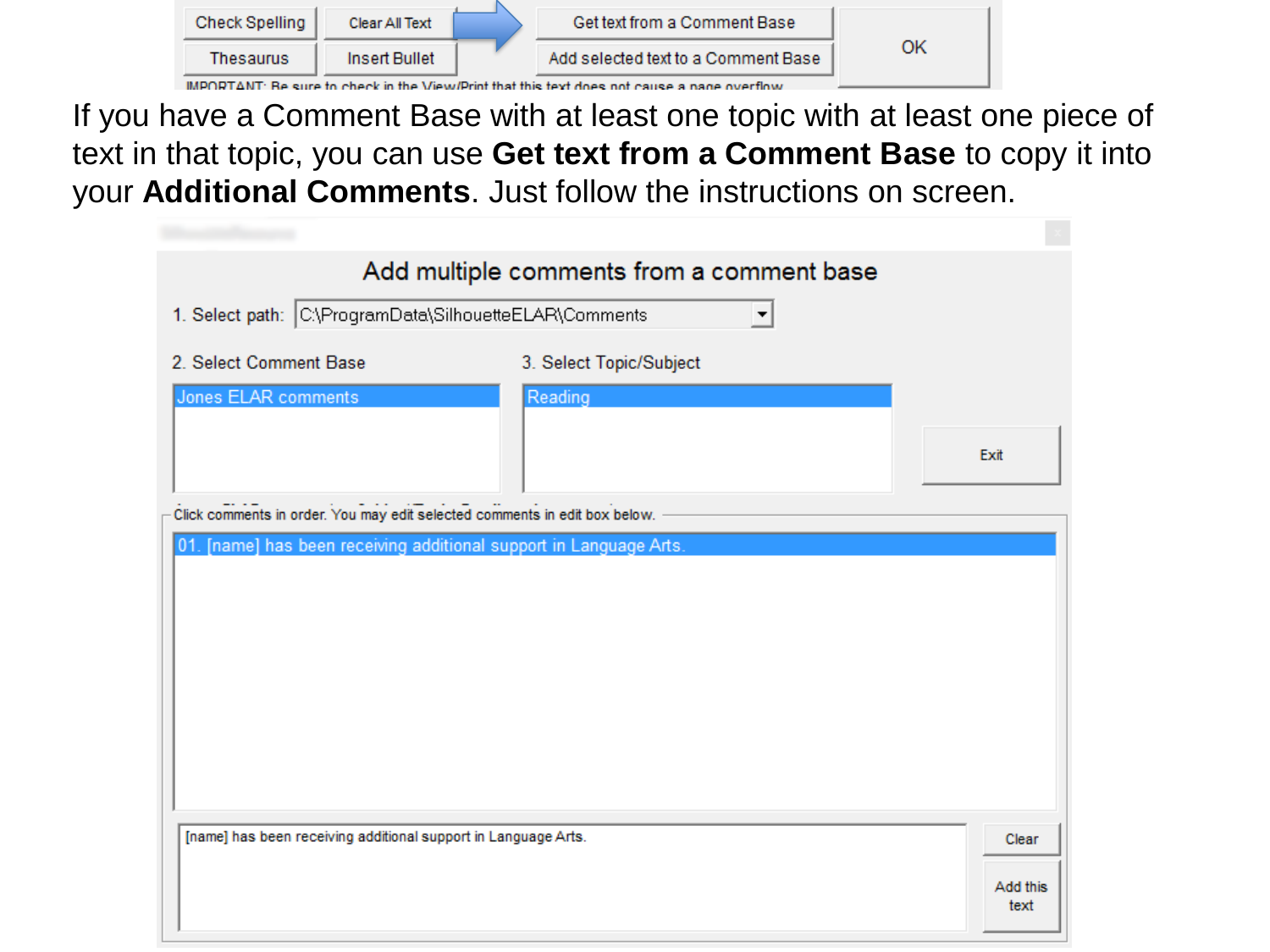#### **Spelling (these instructions for Windows version only)**:

Words that SilhouetteELAR4 does not understand will be shown in red. Above, notice that we would not expect Stewdent, an unusually spelled first name, to be recognized. In **Utilities** (on the opening SilhouetteELAR4 window) click on **Edit Spell Checker Settings** and then check **Ignore capitalized words**.

| Quicktext:                                                                                                                                                                                        |                |                                                                                                                                                                                  |     |
|---------------------------------------------------------------------------------------------------------------------------------------------------------------------------------------------------|----------------|----------------------------------------------------------------------------------------------------------------------------------------------------------------------------------|-----|
| English.                                                                                                                                                                                          |                | Stewdent is making satisfactory progress in understanding English. He pays attention in<br>class and uses his time efficiently. Stewdent is making excellent progress in written |     |
| <b>Check Spelling</b>                                                                                                                                                                             | Clear All Text | Get text from a Comment Base                                                                                                                                                     |     |
| Thesaurus                                                                                                                                                                                         | Insert Bullet  | Add selected text to a Comment Base                                                                                                                                              | 0K. |
| IMPORTANT: Be sure to check in the View/Print that this text does not cause a page overflow<br>when printed. Note that in the Print/View you can set the font size of this text for each student. | Cancel         |                                                                                                                                                                                  |     |



#### **Thesaurus (Windows only)**:

The SilhouetteELAR4 Thesaurus is not comprehensive but it can be helpful. To use it, highlight a work and then click on the Thesaurus button.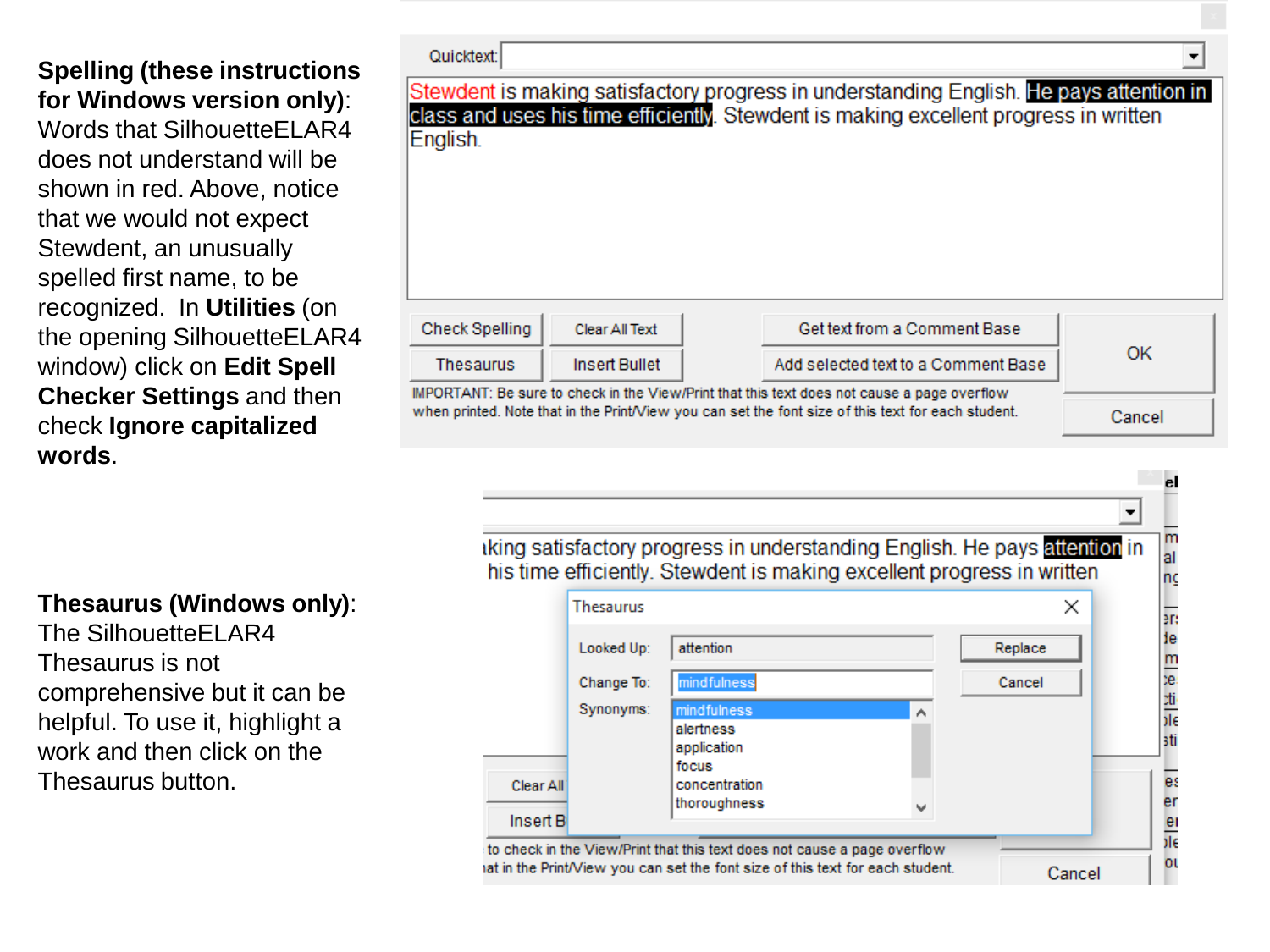### **Adding text to a Comment Base:**

As you are writing a report and you produce a piece of text you think you might want to reuse, you can immediately save it to a comment base.

1. Highlight the text and then click **on Add selected text to a Comment Base**.

| Quicktext:            |                |                                                                                                                                                                                                                                          |        |
|-----------------------|----------------|------------------------------------------------------------------------------------------------------------------------------------------------------------------------------------------------------------------------------------------|--------|
| English.              |                | Stewdent is making satisfactory progress in understanding English. He pays attention in<br>class and uses his time efficiently. Stewdent is making excellent progress in written                                                         |        |
| <b>Check Spelling</b> | Clear All Text | Get text from a Comment Base                                                                                                                                                                                                             | OK.    |
| Thesaurus             | Insert Bullet  | Add selected text to a Comment Base<br>IMPORTANT: Be sure to check in the View/Print that this text does not cause a page overflow<br>when printed. Note that in the Print/View you can set the font size of this text for each student. |        |
|                       |                |                                                                                                                                                                                                                                          | Cancel |